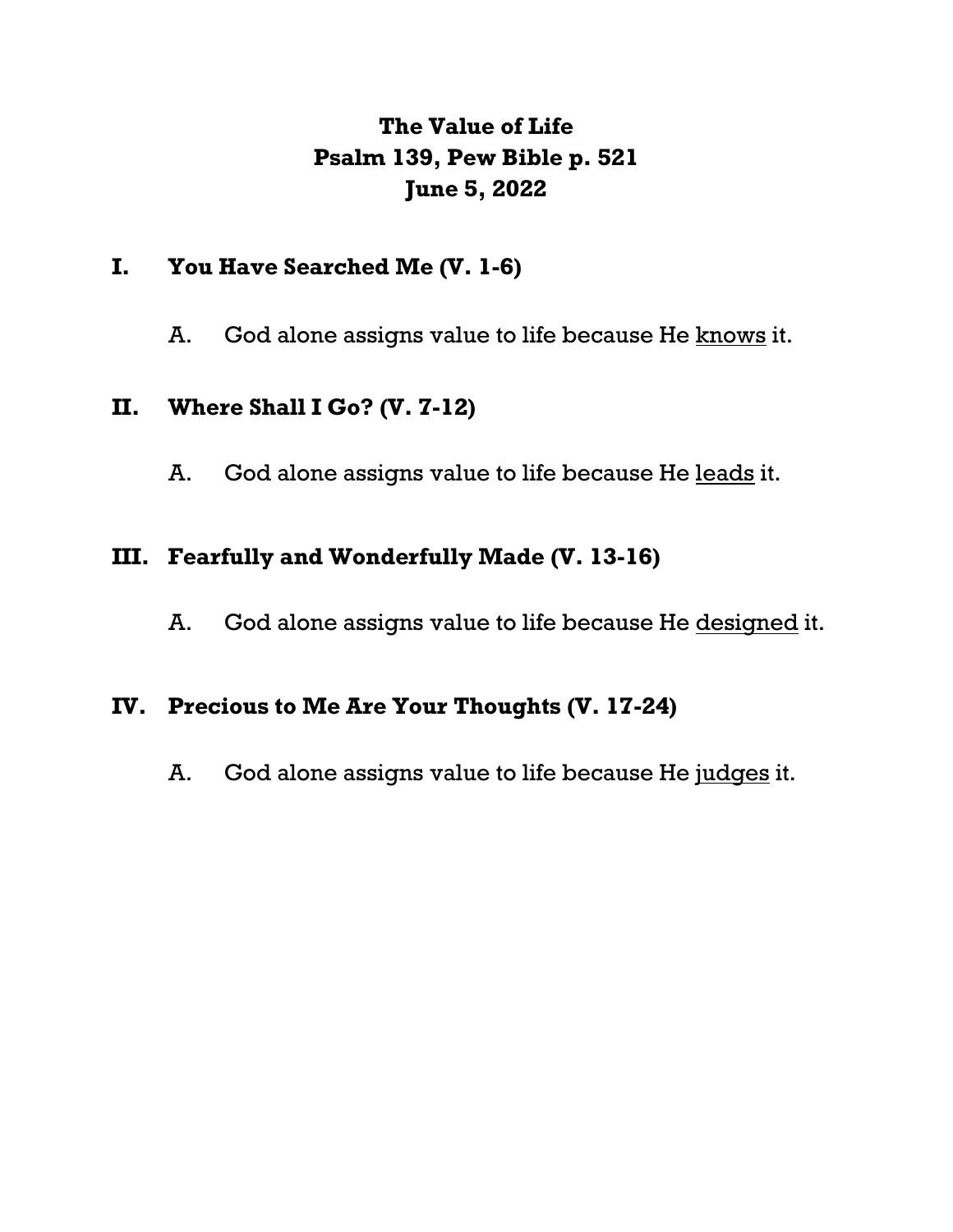#### **Group Discussion Questions**

1. Read Psalm 139.

2. How is the fact that God knows everything about you, what you have done and what you will do, a wonderful thing, as verse 7 says?

3. Have you ever been in a place in life when you felt so far from God? Why? How do verses 7-12 encourage those who fear being separated from God?

4. Have you ever seen certain people devalued? Why? What does being fearfully and wonderfully (V. 14) made say about the value of all human life God created?

5. Is it possible to hate what someone does against God, as verse 21 says, and still desire that they repent and turn to God? What is the difference?

6. Why would a Christian want a holy God to search his heart and thoughts for offensive ways, as verses 23-24 say? Considering God is holy and we are sinful, why would we want to be more aware of our sin than we already are?

7. Pray for our church, that our church members appreciate and love the value of life that God created. Church Prayer Meeting tonight cancelled due to Vacation Bible School.

### **Church Bible Reading Plan**

Read James 1-5 – mark verses teaching about our conduct with other people

June Memory Verses: James 1:22-25